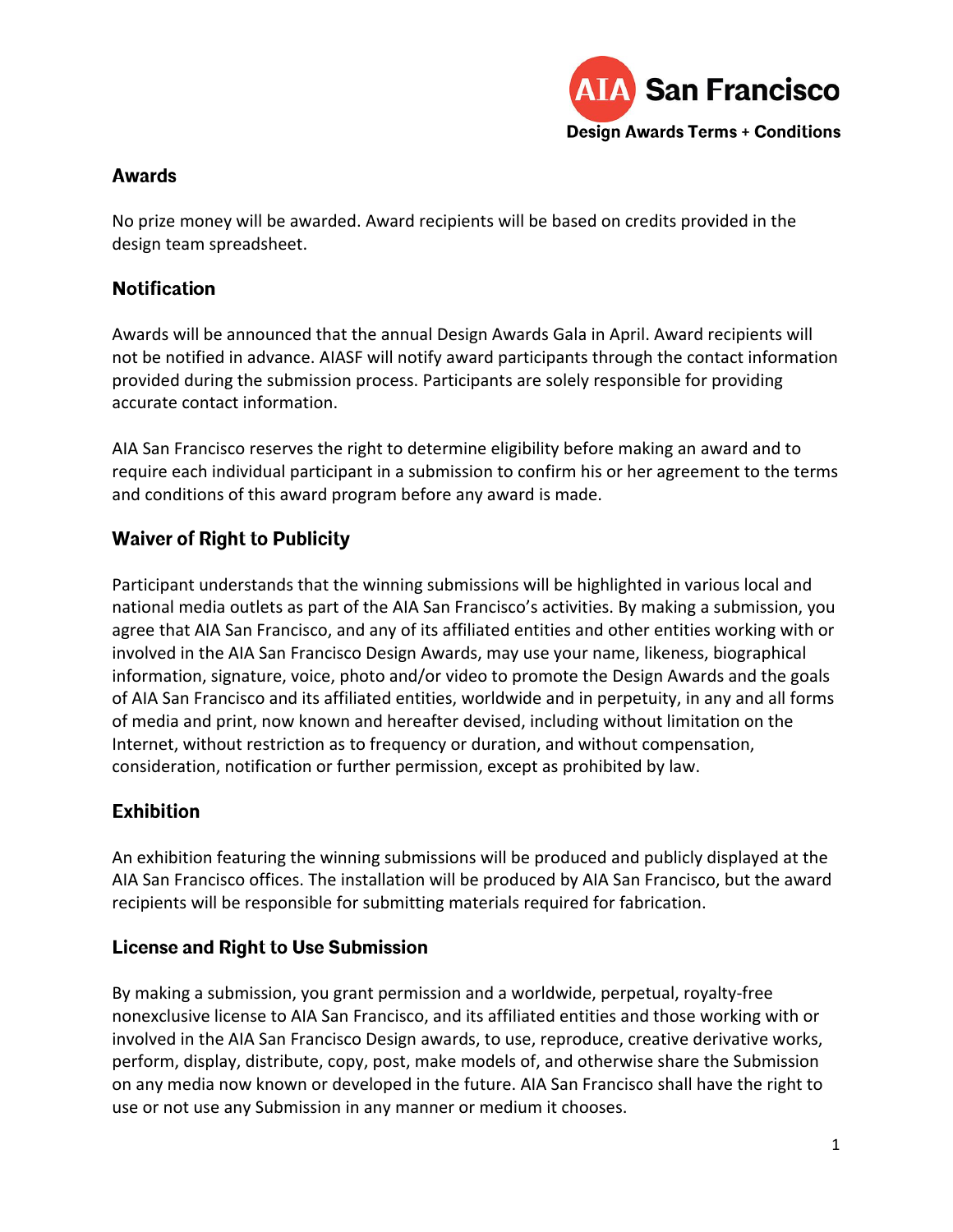

#### **Right to Make Submission**

A valid Submission may not contain material that violates or infringes another person's or entity's rights, including but not limited to any privacy, publicity or intellectual property rights, such as trade secret, proprietary rights, copyright or trademark. By making a submission, you further agree that you understand that any ideas, suggestions, and/or concepts included in your submission may be publicly disclosed and be available for comment. You waive all rights, claims and any cause of action that you may have against AIA San Francisco or any third parties associated with the Design Awards program related to any ideas, suggestions and/or concepts that may be disclosed in your Submission and any comments about any such ideas, suggestions and/or concepts that may be made.

By making a Submission, you represent and warrant that, consistent with the terms and conditions: (a) the Submission is your original work; (b) you own the copyright in the submission; (c) the submission does not violate, in whole or in part, any existing copyright, trademark, trade secret, proprietary rights or any other property rights of any other person, organization or entity; (d) any third-party content included in your submission is not protected by copyright or you have a license to use the content for any purpose, specifically including the Design Awards; (e) you are unaware of any agreement that is inconsistent with the terms and conditions ; (f) you are not disclosing the confidential, trade secret or proprietary information of any person or entity; (g) you have full power and all legal rights to register and make a submission; and (h) you acknowledge that your registration information, registration fee and submission cannot and will not be returned to you.

#### **Release**

By registering for the Design Awards, you agree to terms and conditions and the decisions of AIA San Francisco, and its affiliated entities and parties to the Design Awards, on behalf of yourself and each of your respective heirs, executors, administrators, legal representatives, successors and assigns ("Releasing Party"), and you release, defend and hold harmless AIA San Francisco, its parent companies, subsidiaries, affiliates, associated entities, professional advisors, and other parties to and assisting in this Design Awards, and their respective officers, directors and employees ("Released Parties") from any and all causes of action, suits, debts, dues, sums of money, accounts, reckonings, bonds, bills, covenants, contracts, controversies, promises, lost profits, indirect or direct damages, consequential damage, incidental damages, punitive or exemplary damages, judgments, claims and demands whosoever, in law, or equity, whether known or unknown, foreseen or unforeseen, which any Releasing Party has or may ever had, now or hereafter, arising from or related to the Design Awards, the preparation of any entry materials, or delivery, misdelivery, acceptance, possession, use of or inability to use any award. Further, the Releasing Party hereby expressly waives all rights afforded by any statute or doctrine that limits the effect of a release, with respect to unknown claims.